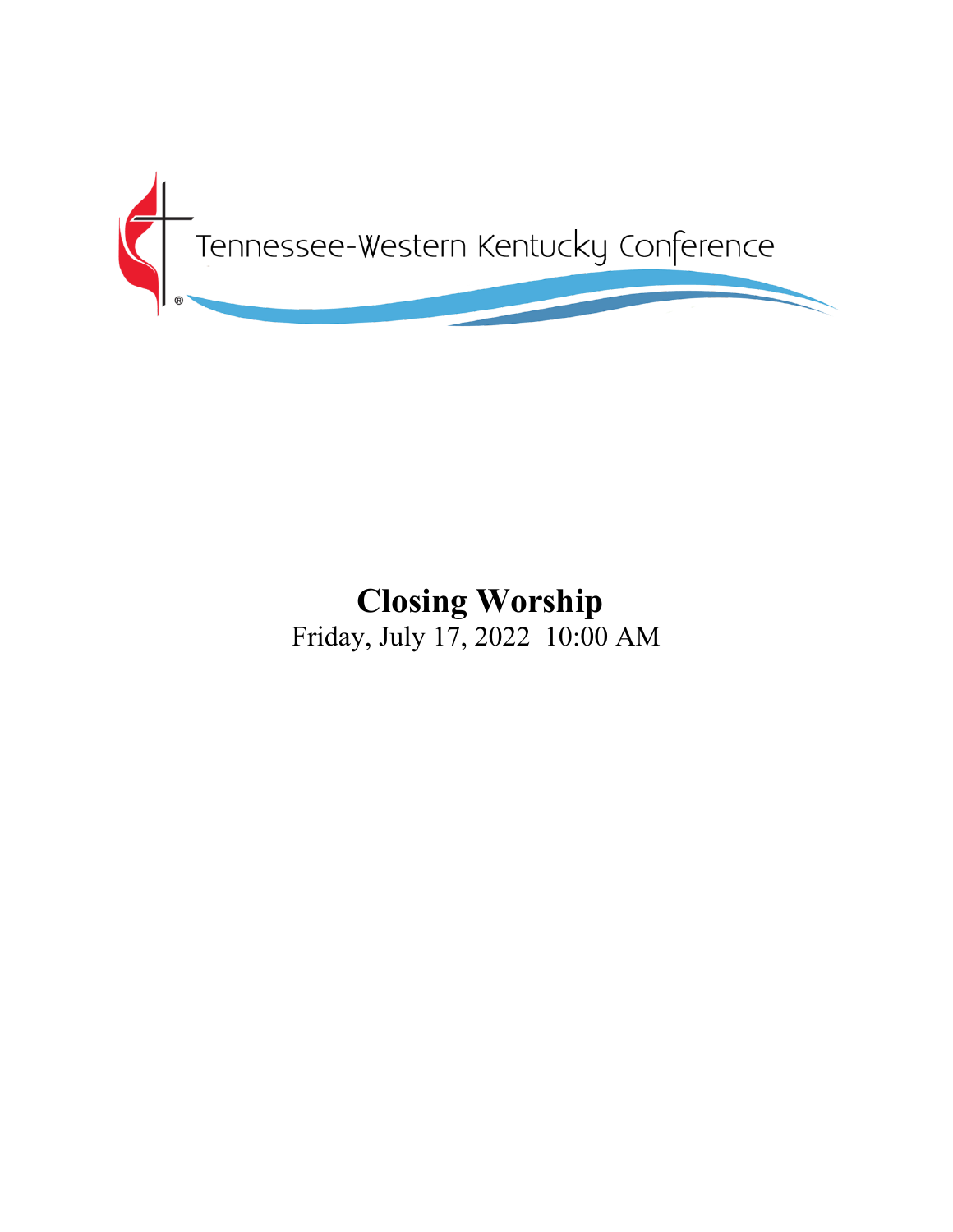#### ORDER OF WORSHIP

+ You're invited to stand in body or in spirit. | **Bold** words are spoken responsively.

| THE GATHERING | As the Deer         |  |
|---------------|---------------------|--|
|               | Dios Esta' Aquí     |  |
|               | (God is Here Today) |  |
|               |                     |  |

*Crossing Over* 

GREETING Bishop William T. McAlilly

| Leader:        | The Grace of the Lord Jesus Christ be with you. |
|----------------|-------------------------------------------------|
| <b>People:</b> | And also, with you.                             |
| Leader:        | The Risen Christ is with us.                    |
| <b>People:</b> | <b>Praise the Lord!</b>                         |
| Leader:        | The river of life unites us!                    |
|                | Please turn to your neighbor and say:           |
| <b>People:</b> | The river of life enlivens you!                 |

#### +CONGREGATIONAL SONG Baptized In Water

| Verse 1 | Baptized in water, sealed by the Spirit,    |
|---------|---------------------------------------------|
|         | cleansed by the blood of Christ our king;   |
|         | heirs of salvation, trusting God's promise, |
|         | faithfully now God's praise we sing.        |

- Verse 2 **Baptized in water, sealed by the Spirit, dead in the tomb with Christ our king; one with his rising, freed and forgiven thankfully now God's praise we sing.**
- Verse 3 **Baptized in water, sealed by the Spirit, marked with the sign of Christ our king; born of one Father, we are God's children joyfully now God's praise we sing.**

#### +INVOCATION

Gracious God, we welcome your presence in this place. We celebrate "the river whose streams make glad the city of God, the holy habitation of the Most High." We thank you for your presence and power revealed to us in the image of living water throughout the ages.

May the Spirit of the living water, fall afresh upon us and give us the blessed assurance that God is with us, that God will never leave us nor forsake us;

May the Spirit of the living water fall afresh upon us and remove all anxiety and fear;

May the Spirit of the living water fall afresh upon us and give us wisdom enough to roll all the works of this new conference upon God so that our plans may be established and succeed;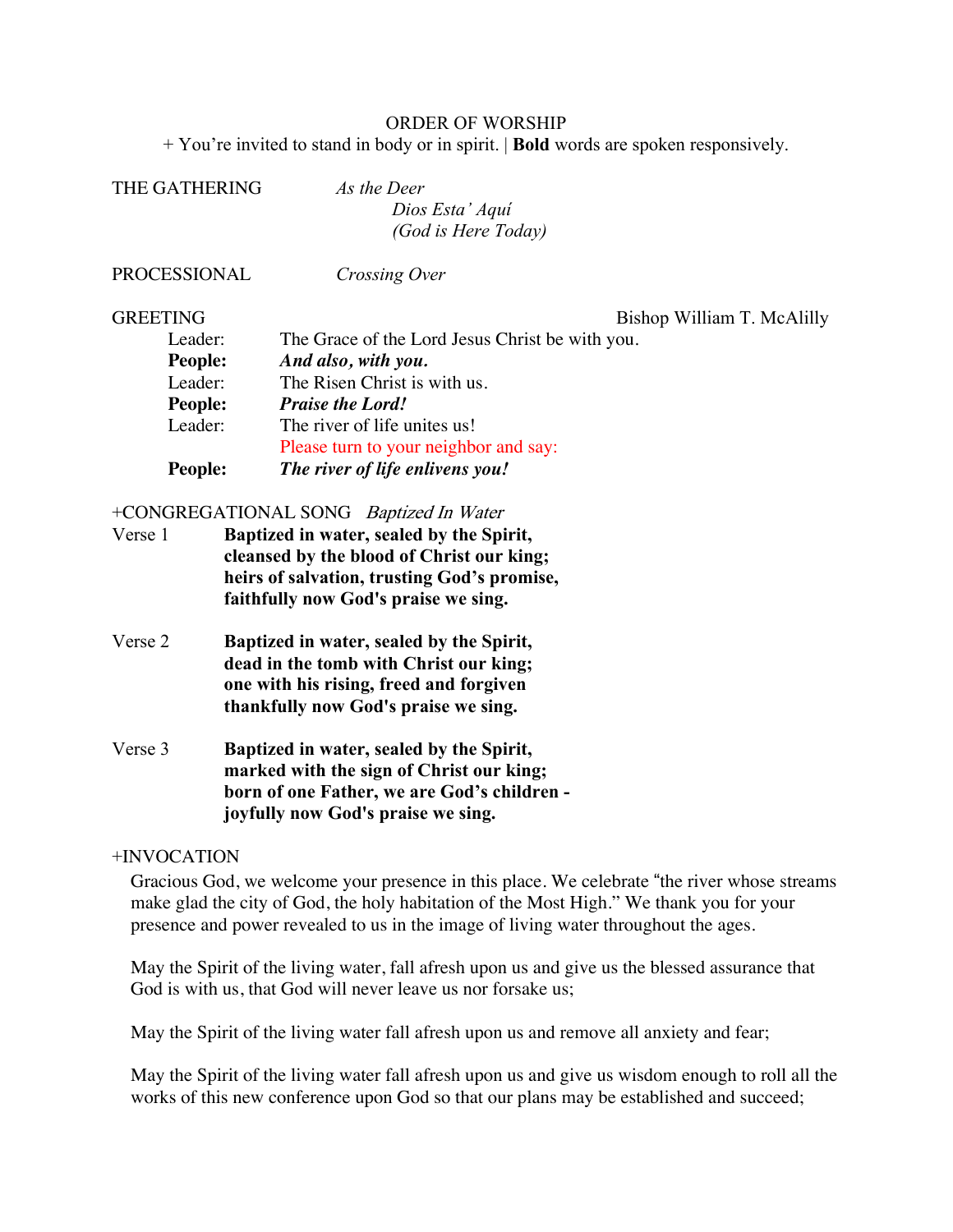May the Spirit of the living water melt us, mold us, and fill us

so that we do not lose sight of the Great Commandment to love our God with all our heart, soul, mind, and strength,

so that we do not lose sight, that we are to love our neighbors as ourselves, nor should we lose sight of our mission to

make disciples of Jesus Christ for the transformation of the world.

We ask this and all prayers in the precious name of Jesus Christ. Amen!

#### +BAPTISM RENEWAL LITANY

| Leader:     | We are a people of the water!                              |  |  |
|-------------|------------------------------------------------------------|--|--|
| People:     | We worship a God whose love flows through water.           |  |  |
| Leader:     | Love, like a rain shower, awakens the sleeping seed        |  |  |
|             | within the soul and lures it to blossom.                   |  |  |
| People:     | We worship a God whose love flows through water.           |  |  |
| Leader:     | Love, like a wading pool, inspires the delight of          |  |  |
|             | children, jumping, splashing, spraying each other,         |  |  |
|             | shivering wet with joy.                                    |  |  |
| People:     | We worship a God whose love flows through water.           |  |  |
| Leader:     | Love, like a hot shower after a long day's work,           |  |  |
|             | cleanses us, reawakens us.                                 |  |  |
| People:     | We worship a God whose love flows through water.           |  |  |
| Leader:     | Love, like little drops, drips from fingertips to forehead |  |  |
|             | and the family of faith creates space for those yet to     |  |  |
|             | come.                                                      |  |  |
| <b>ALL:</b> | We worship a God whose love comes to us through            |  |  |
|             | living water.                                              |  |  |

| <b>EPISTLE READING</b> | Romans 5:1-5 NRSV                     |
|------------------------|---------------------------------------|
| +GOSPEL READING        | John 21:4-19 NRSV                     |
| Leader:                | The Word of God for the people of God |
| <b>People:</b>         | <b>Thanks be to God</b>               |

SERMON Bishop William T. McAlilly

RESPONSE TO THE WORD *Wash, O God, Our Sons and Daughters* Solo: Rev. Dr. Cynthia A. Wilson

#### **NEW SERVICE OF REAFFIRMATION OF THE BAPTISMAL COVENANT**

+ INTRODUCTION Bishop William T. McAlilly Rev. Marie C. King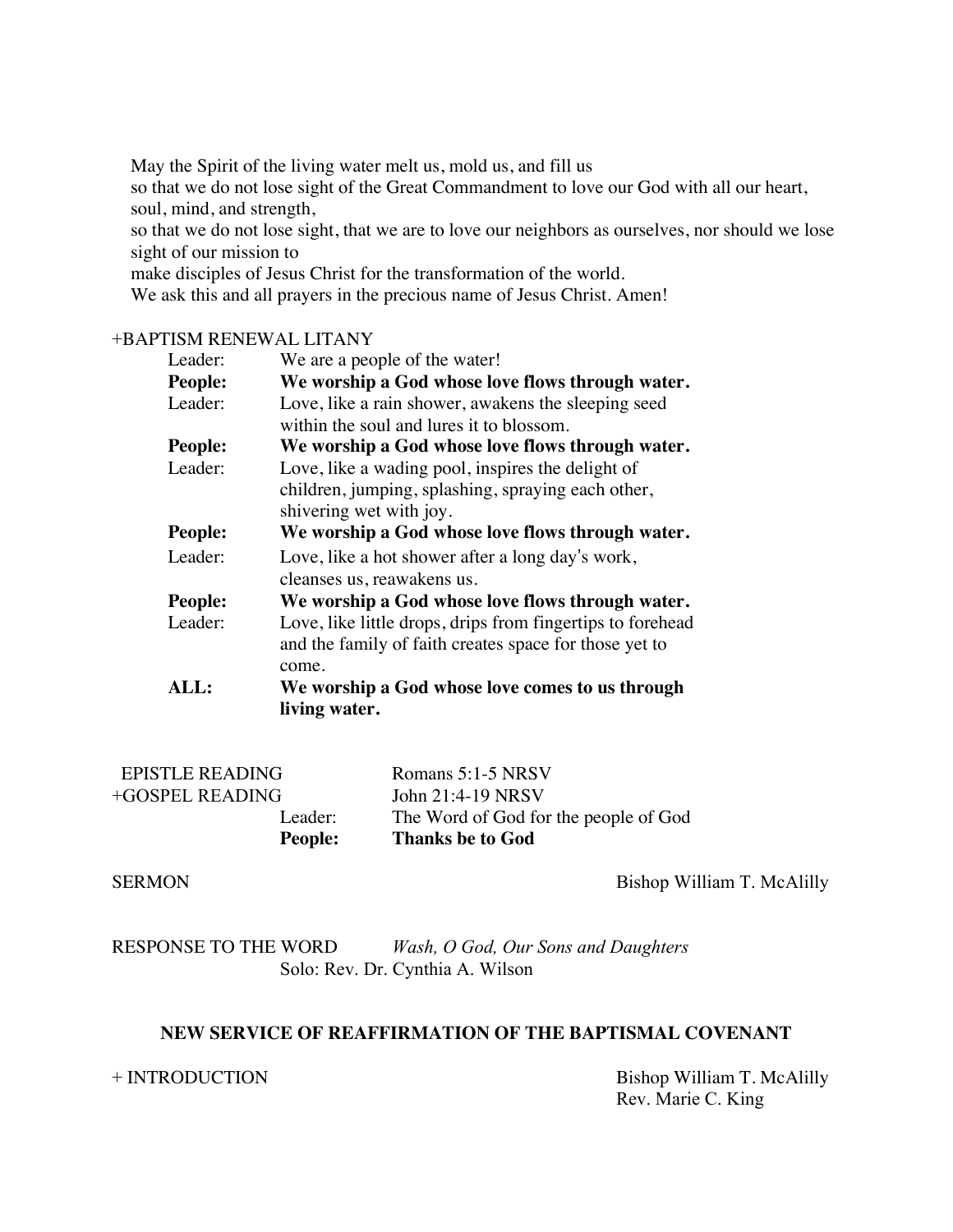Sisters and brothers in Christ: through the sacrament of baptism God's Spirit has been poured out upon water, water poured over and immersing us, water that flows freely for all who will receive it, water from the streams of God's saving power and justice, water that brings hope to all who thirst for righteousness, water that refreshes life, nurtures growth, and offers new birth.

Today we come to the waters, to renew our commitments in each other's presence to Christ who has raised us, the Spirit who has birthed us, and the Creator who is making all things new

*RENUNCIATION OF SIN AND PROFESSION OF FAITH* And so, I ask you, will you turn away from the powers of sin and death?

**We renounce the spiritual forces of wickedness, Reject the evil powers of this world, And repent of our sin!**

Will you let the Spirit use you as prophets to the powers that be?

**We accept the freedom and power God gives us To resist evil, injustice, and oppression In whatever forms they present themselves!**

Will you proclaim the good news and live as disciples of Jesus Christ, his body on earth?

**We confess Jesus Christ as our Savior, put our whole trust in his grace, and promise to serve him as our Lord, in union with the church which Christ has opened to people of all ages, nations, and races!**

Will you be living witnesses to the gospel, individually and together, wherever you are, and in all that you do?

#### **We will remain faithful members of Christ's holy church And serve as Christ's representatives in the world.**

Will you receive and profess the Christian faith as contained in the Scriptures of the Old and New Testaments?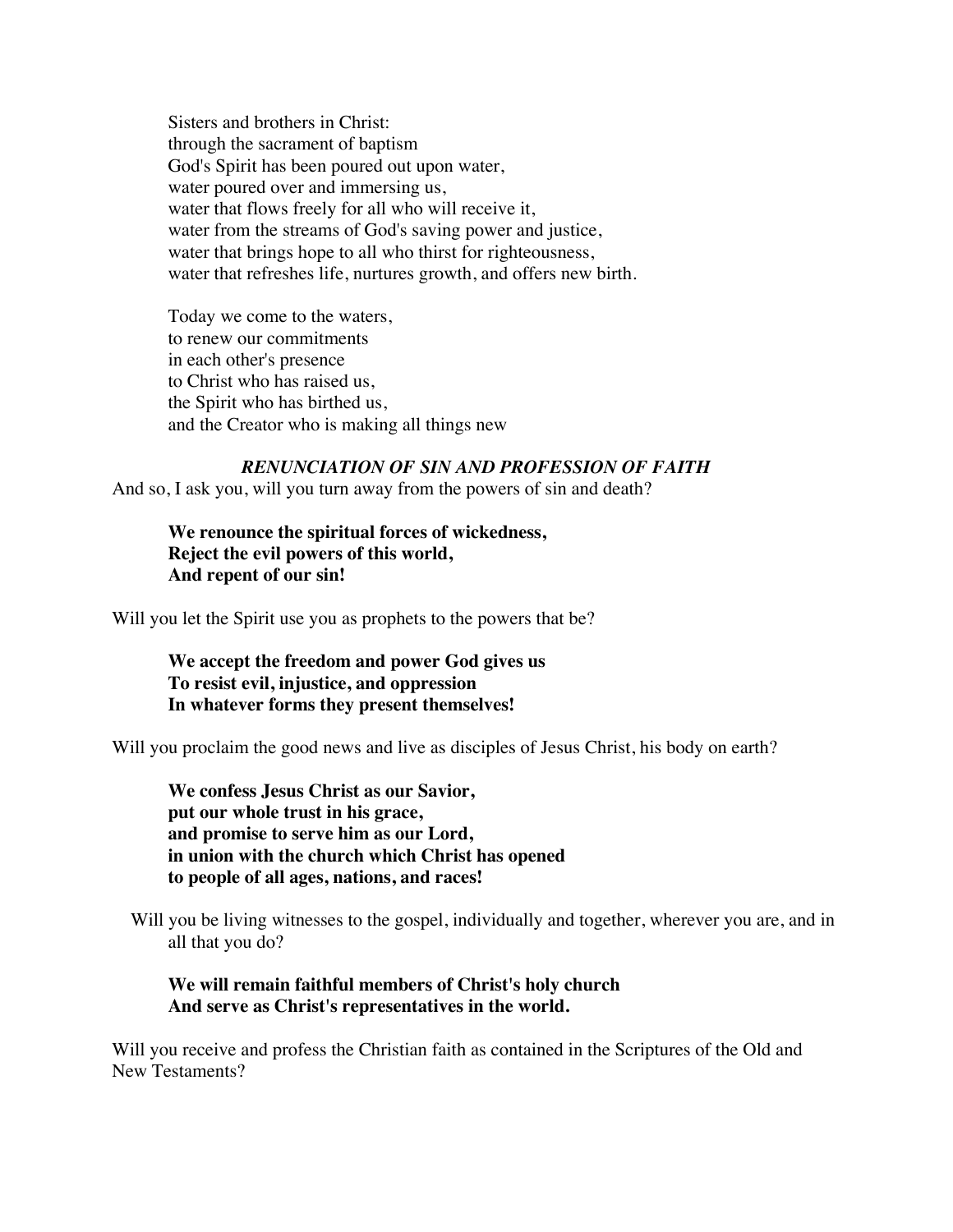**We affirm and teach the faith of the whole church as we put our trust in God, the Father Almighty. in Jesus Christ, his only Son. and in the Holy Spirit, one God now and forever.**

#### *THANKSGIVING OVER THE WATER*

#### The Spirit of the Lord is with us. **Even so, come Lord Jesus!**

Let us pray, Almighty God, the life you birthed in us by baptism into Jesus Christ will never die. Your justice never fails. Your mercy is everlasting.

#### **Your healing river flows. Your Spirit blows where you will. We cannot stop you, God!**

But sometimes we try. We try to block the flow, we redirect the winds of the Spirit, or we walk so far away from the life-giving Stream that we do not hear its sound, and we forget its power. We parch ourselves.

#### **We are dry and thirsty, O God. Come, refresh us!**

Come upon us, Holy Spirit! **Come upon us, Holy Spirit!**

Come upon these waters. **Come upon these waters.**

Let these waters be to us drops of your mercy. **Let these waters remind us of your righteousness and justice.** Let these waters renew in us the resurrection power of Jesus. **Let these waters make us long for your coming reign.** Most Holy God, Abba, Father! **Glory to you!**

Jesus Christ, Savior, Lord!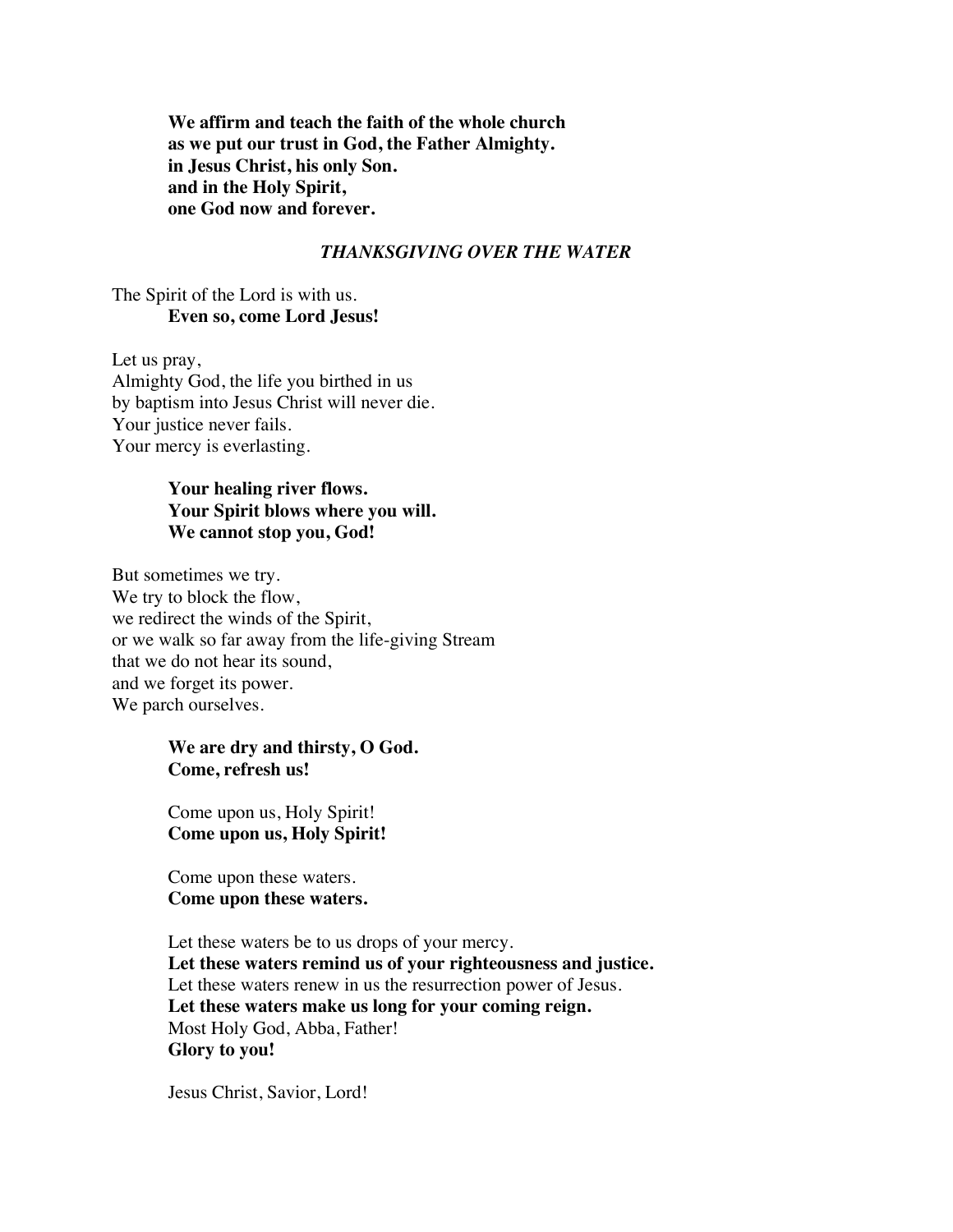#### **Glory to you!**

Spirit of fire, Spirit over the waters, Spirit of holiness! **Glory to you!** Eternal God, One in Three and Three in One! **All glory is yours, now and forever. Amen!**

## CONGREGATIONAL SONGS *Wade in the Water Chorus* **Wade in the water, Wade in the water children, Wade in the water, God**"**s gonna trouble the water.** Verse 1: See that band all dressed in white, **Response: God**"**s gonna trouble the water.** The leader looks like an Israelite **Response: God**"**s gonna trouble the water** Verse 2: Solo: See that band all dressed in red, **Response: God**"**s gonna trouble the water.** It looks like the band that Moses led. **Response God**"**s gonna trouble the water.** (Chorus) Verse 3: Look over yonder, what do I see? **Response: God**"**s gonna trouble the water.** The Holy Ghost a-comin' on me. **Response: God**"**s gonna trouble the water.** (Chorus) Verse 4: If you don't believe I've been redeemed, **Response: God**"**s gonna trouble the water. Just follow me down to Jordan's stream, Response: God**"**s gonna trouble the water.** (Chorus) *Water, River, Spirit, Grace* Water, River, Spirit, Grace, sweep over me, sweep over me. Recarve the depths your fingers traced in sculpting me, in sculpting me.

SENDING FORTH Bishop William T. McAlilly

SONG OF SENDING *Crossing Over* (Reprise)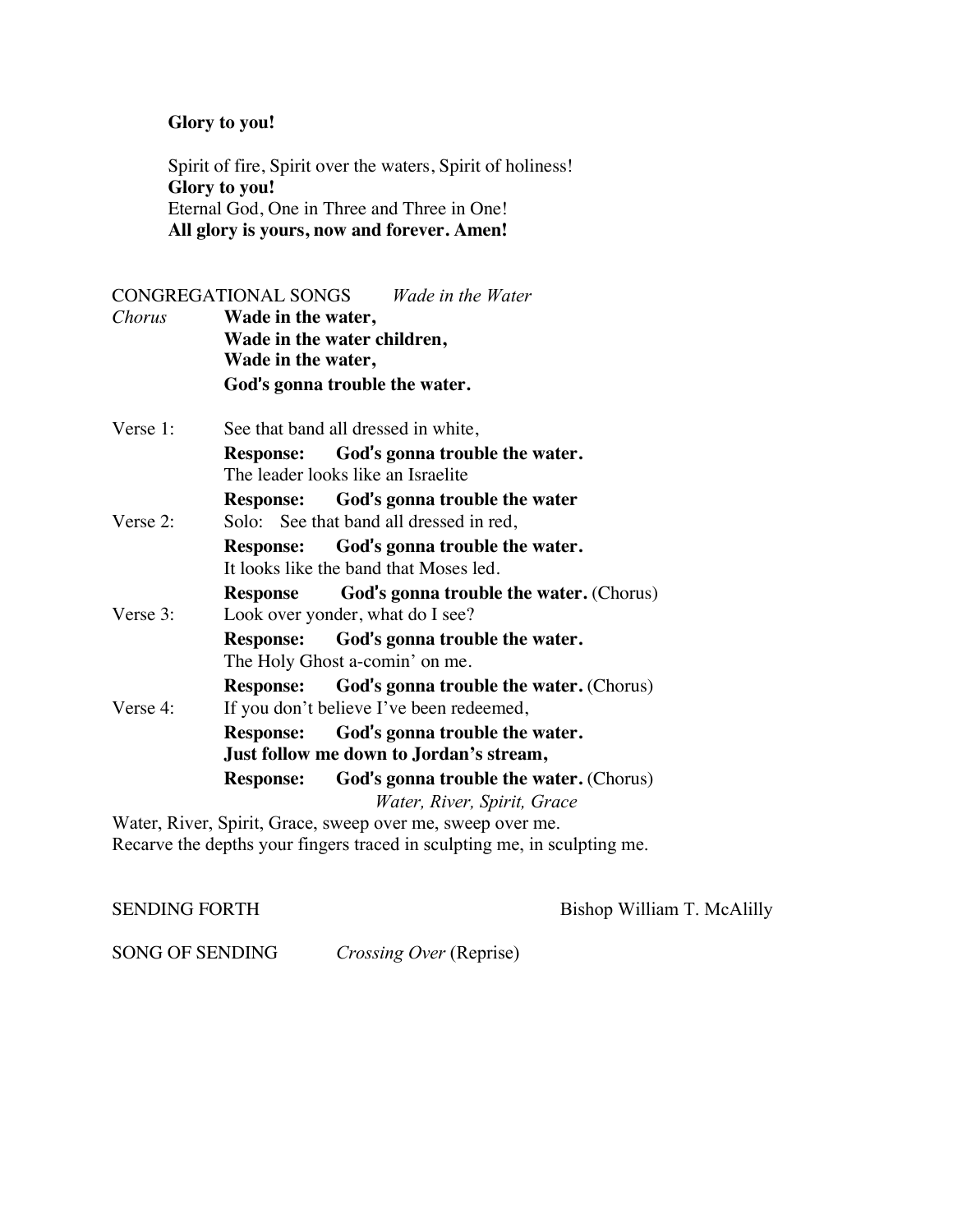#### **LITURGISTS & MUSIC LEADERS**

**PREACHER:** Bishop William T. McAllilly, Episcopal Leader Tennessee - Western Kentucky AC

**LITURGISTS**: Rev. Marie C. King, Pastor, Banks Chapel Church / St. John United Methodist Church

### **CONFERENCE SONG LEADER & GUEST SOLOIST:**

Rev. Dr. Cynthia Wilson, Founder/Director, The Junius B Dotson Institute for Music and Worship in the Black Church and *Beyond* - Garrett-Evangelical Theological Seminary

**INVOCATION:** Jerrell Nelson, Next Gen Minister, Gordon Memorial United Methodist Church, Certified Candidate, John Wesley United Methodist Church Written by Rev. Dr. Cynthia A. Wilson (Used by Permission)

#### **BAPTISM RENEWAL LITANY:**

**SCRIPTURE READERS:** Rev. Dr. Hyeong Hong, Pastor of Sparta First United Methodist Church

Rev. Dr. Paula B. Smith, Senior Pastor Gordon Memorial United Methodist Church

**BAPTISM RENEWAL LITURGY** from !A Prologue of Baptism," in *Touch Holiness*, John W Howell, The Pilgrim Press, Cleveland, Ohio. (Used by Permission)

**READERS:** Rev. Mary Beth Eberle, Pastor, Grace United Methodist Church & Chaplain, Wesley Foundation, University of Memphis-Lambuth

Rev. Carlose Uroza, baptism liturgist

### **NEW SERVICE OF REAFFIRMATION OF THE BAPTISMAL COVENANT –** *United Methodist Book of Worship*

**BANNER CARRIERS**: Project Transformation Interns (9)

#### **WORSHIP DESIGNERS, ENSEMBLE DIRECTORS, INSTRUMENTALISTS**

Rev. Dr. Cynthia Wilson, Conference Worship & Song Leader Founder/Director, The Junius B Dotson Institute for Music and Worship in the Black Church and *Beyond* - Garrett-Evangelical Theological Seminary